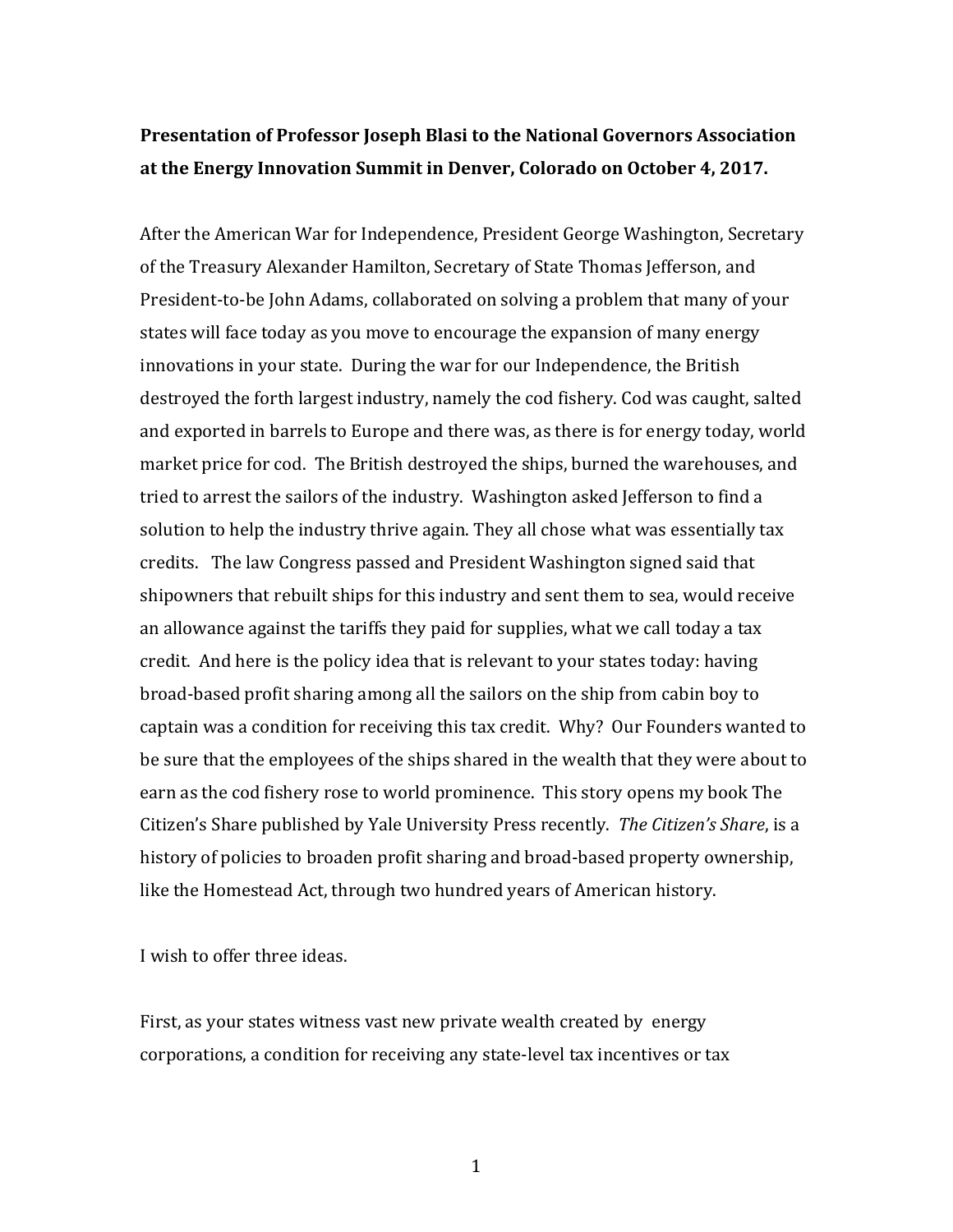abatements might be a corporation having a broad-based profit sharing or broadbased employee share ownership plan for its employees;

Second, the U.S. has many models of profit sharing or broad-based employee share ownership plans in private industry that industry entrepreneurs and executives can apply if they have the incentive to do so;

Third, there are a few state policies being practiced today that might be worthy of your consideration.

**First, as your states witness vast new private wealth created by energy** corporations, a condition for receiving any state-level tax incentives or tax abatements might be a corporation having a broad-based profit sharing or **broad-based employee share ownership plan for its employees.** This idea makes sense because wages adjusted for inflation for the middle class have been relatively flat for several decades. Most of the new wealth is going to those who have capital ownership from shares of stock in corporations or capital income, such as capital gains, dividends, interest, or profit sharing from those corporations. For over two hundred years the idea that expanding private capital ownership – first in land and then in industry  $-$  is necessary to nurture and expanding the middle class has been a fundamental policy idea in American history. At present 77% of all capital ownership and  $97\%$  of all capital wealth is owned by the top 10% in the country. Allowing employees to earn a share in the growth of the industries they built as the cod fishermen did under our Founders is a policy idea that can strengthen the middle class and democracy.

**Second, the U.S. has many models of profit sharing or broad-based employee share ownership plans in private industry that industry entrepreneurs and executives can apply if they have the incentive to do so.** I have a page of statistics on private capital shares available in your app so I will only mention a few.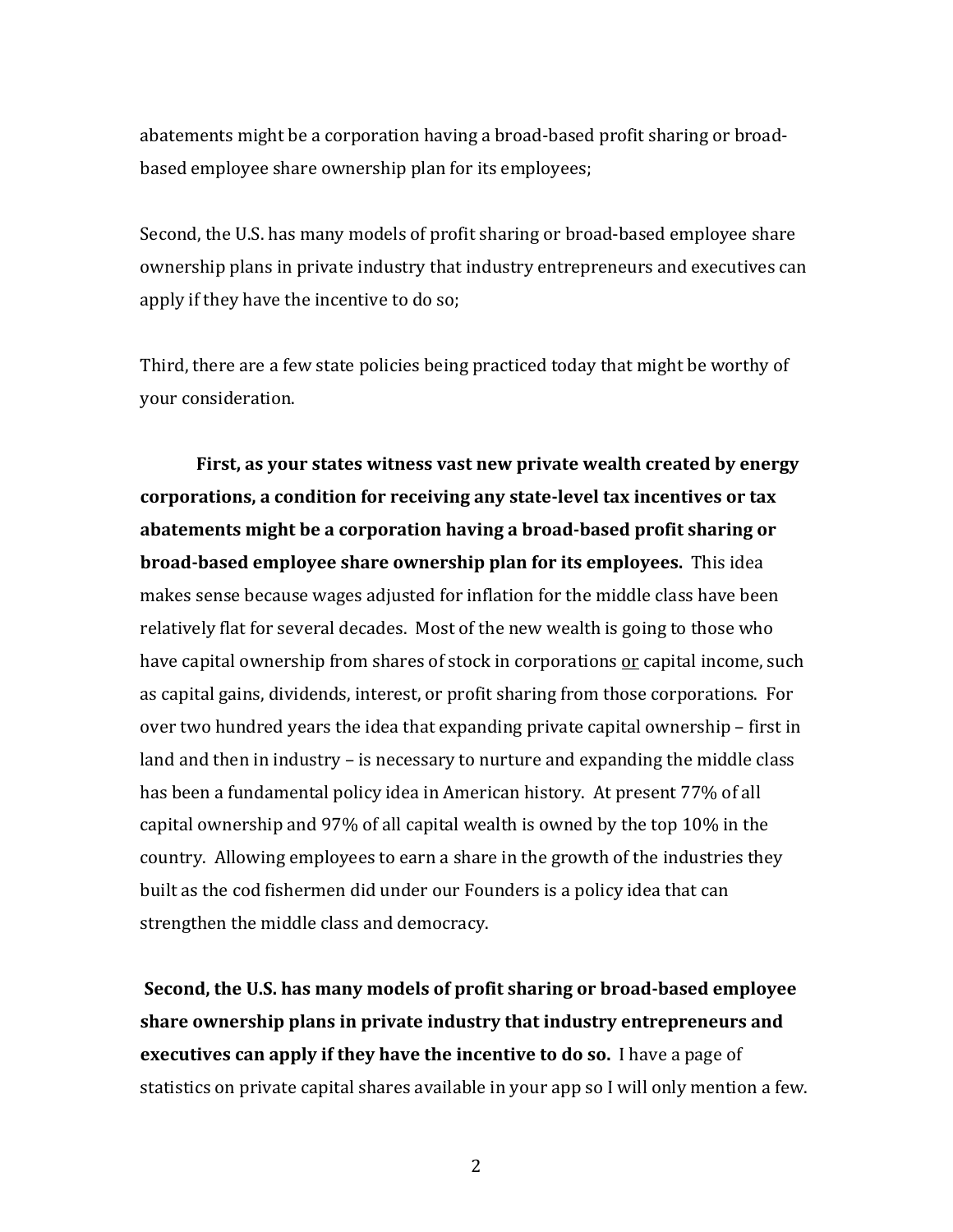Broad-based employee cash profit sharing has a special place in American history, having been encouraged in the State of the Union address of New York's President Teddy Roosevelt. Michigan Republican Senator Arthur Vandenberg led a bipartisan expansion of tax incentives to encourage profit sharing in collaboration with President Franklin Delano Roosevelt. For example, Southwest Airlines has practiced broad-based profit sharing which adds 10-15% per year on top of the wages of its employees. because they claim profit sharing encourages productivity and employee commitment and lowers turnover. However, significant profit sharing among the middle class is not growing. Another approach, broad-based employee stock ownership plans or ESOPs, have had bipartisan supports since the seventies when tax incentives for them were expanded as a result of a collaboration between President Ronald Reagan and Louisiana Democratic Senator Russell B. Long, Chair of the Senate Finance Committee. There are about 7,000 companies with ESOPs with about 11 million employees, \$1.3 trillion in employee stock ownership assets, or \$124,000 of private wealth per employee in the U.S. today. Here is how an ESOP works. A corporations set up an employee trust, the trust gets credit which the corporation uses for capital expansion. As the loan is paid off by the company, shares are granted to all employees typically according to salary level. Employees do not purchase the shares with their wages. Probably, the largest employee share ownership plan in the world is that of Exxon Mobil which was designed by John D Rockefeller Ir. himself because he believed that broad-based ownership insured the future of capitalism.

**Third and last,** there are a few state policies being practiced today that might be worthy of your consideration.

-As the Founders did, make it a condition for any corporation receiving tax abatements or tax incentives or tax cuts that the corporation have a broad-based employee share ownership plan of some kind or a broad-based profit sharing plan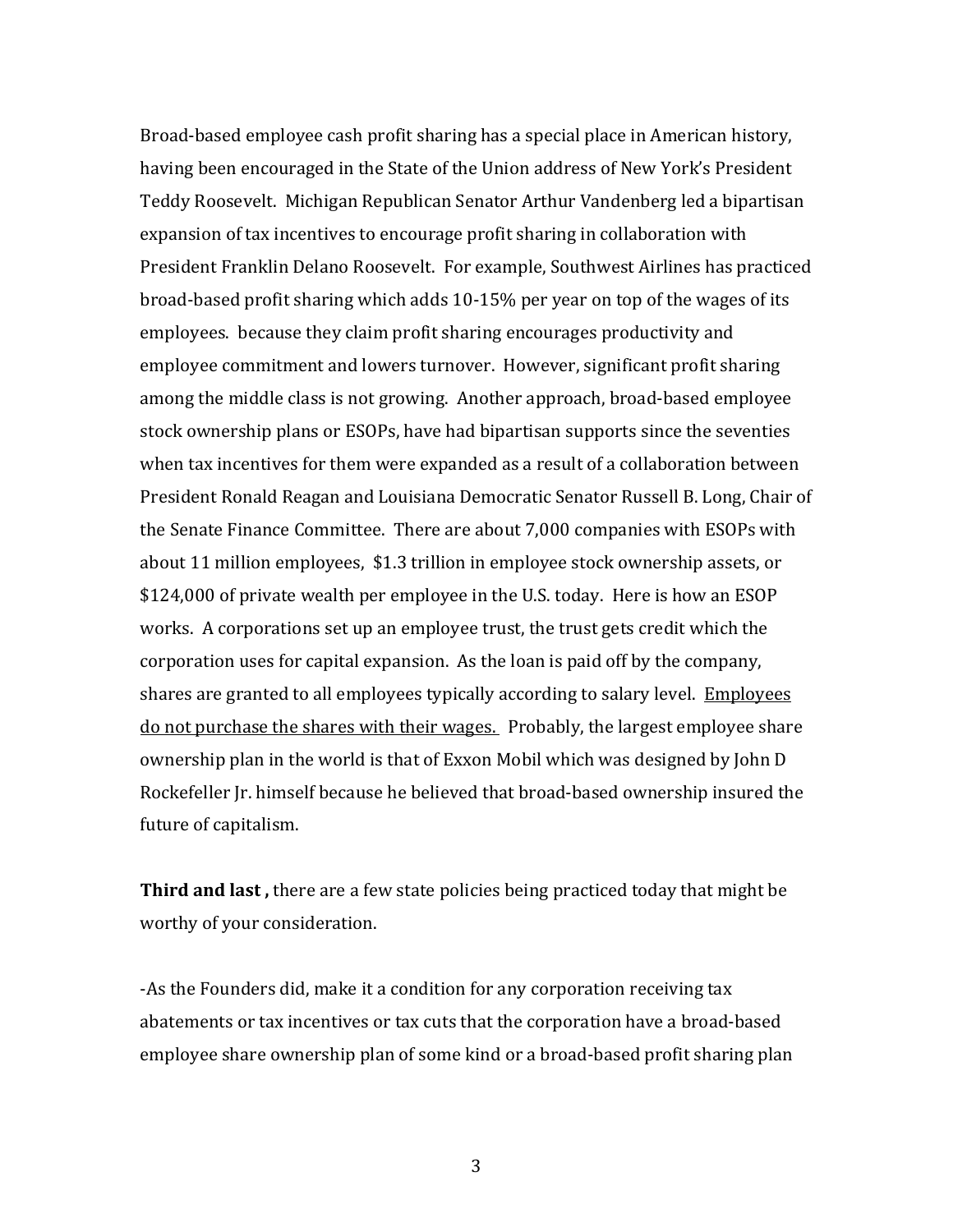of some kind for all of its employees so that they can earn a piece of the pie and a share of these technologies.

-Many small and medium businesses will emerge in the explosion of new energy technology ideas. As you know, business succession when there is no son or daughter to take over the company is the major challenge for the continued survival of these businesses and the jobs they bring to your local communities. You can consider proposed legislation, like that moving through the New Jersey Assembly and Senate. This bill says that entrepreneurs/founders/family business owners are excused from state capital gains taxes when they sell their company to the employees and managers with a broad based employee ownership plan. It has strong bipartisan support and emulates legislation implemented in the State of Iowa. It is being introduced into the legislatures of many states as we speak.

-The sober reality is that capital shares will not happen without state encouragement of the private sector. Experience has shown that states that have non-profit technical assistance centers that provide education, training, and technical assistance to businesses about employee share ownership and profit sharing, see more corporations adopting the ideas. Such non-profit state centers now in Iowa, Pennsylvania, Ohio, California, Vermont, and New Jersey. They are typically started with private sector or foundation support and in some cases minimal state seed funding. Take a look at these state centers and decide what makes sense for you to consider.

-Finally, each state offers its own brand of tax deductions to corporations operating within that state. The next stage in policy for is for various states to offering special tax deductions or even tax cuts to companies that have broad-based profit sharing or employee share ownership plans. This is particularly necessary to encourage the large stock market corporations who will dominate energy innovation to do employee shares.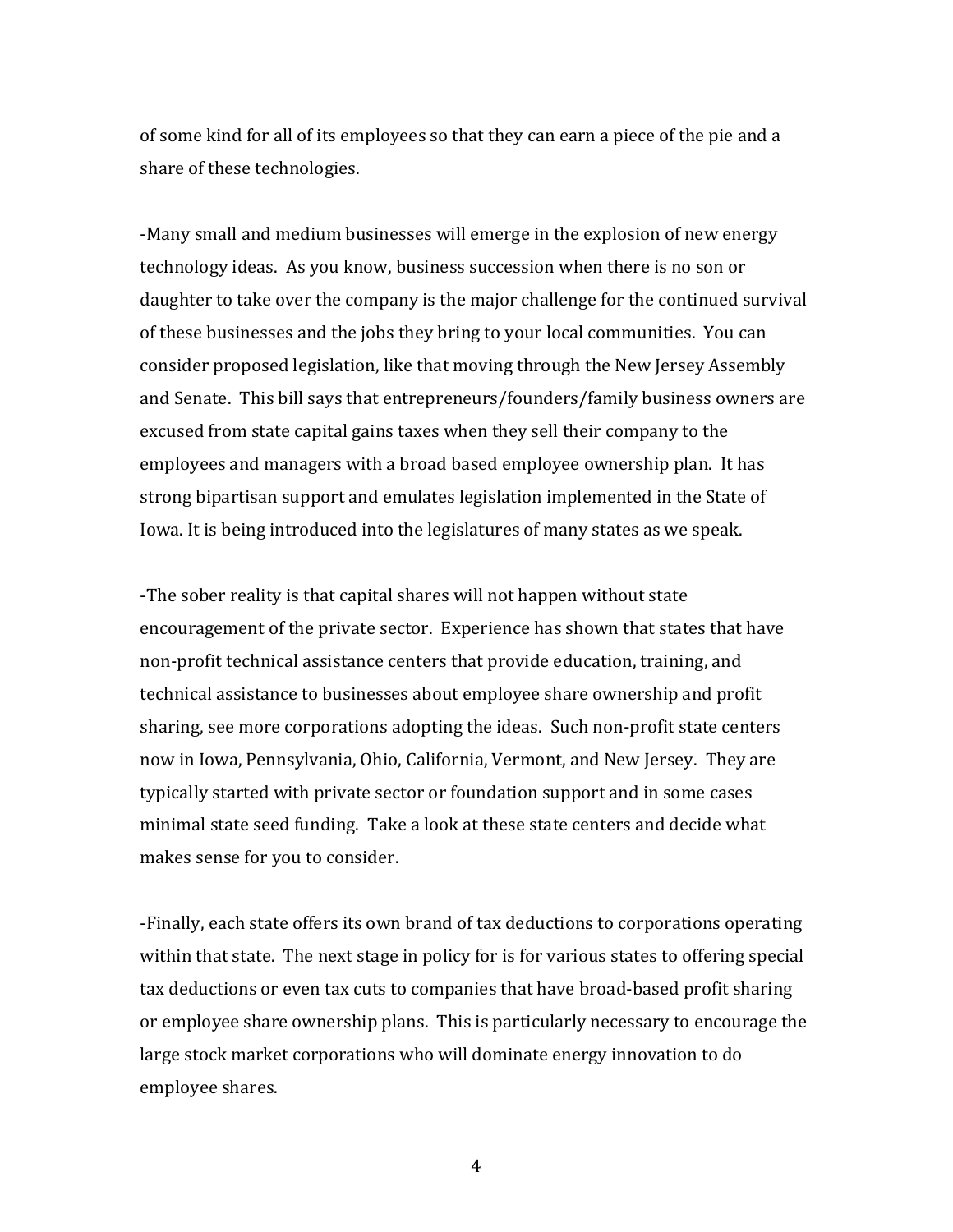I wish to end on a bipartisan note quoting political leaders on this issue:

Senator Russell B. Long:

"Employee ownership is not a partisan issue rather it is an issue that cuts across party lines to bring out the best in our free enterprise system. It is only fair and right that those to work to make this economy succeed should have an opportunity to share in that success. It is a matter of simply common sense and basic equity."

President Ronald Reagan, whose speech on this issue is viewable on youtube:

"Ownership of land in most of the world has not been possible for the ordinary citizen. The Homestead Act set the pattern for American capitalism. Now we need an Industrial Homestead Act and that isn't impossible....I've long believed that one of the mainsprings of our own liberty is the widespread ownership of property among our people... I can't help but believe that in the future we will see in the United States and throughout the western world an increasing trend toward the next logical step, employee ownership."

I think that there is a lot to do to innovate at the state level in encouraging these ideas as part of a larger policy objective namely top expand the middle class that is the foundation of American democracy. At Rutgers University, the State University of New Jersey we have a Program on Employee Share Ownership and Profit Sharing that has a network of over 120 researchers and policy experts in more than 30 states and more than 40 universities. We would be delighted to help you think through these ideas in the unique context of your state's culture and customs and reality. Thank you very much.

Joseph R. Blasi, J. Robert Beyster Distinguished Professor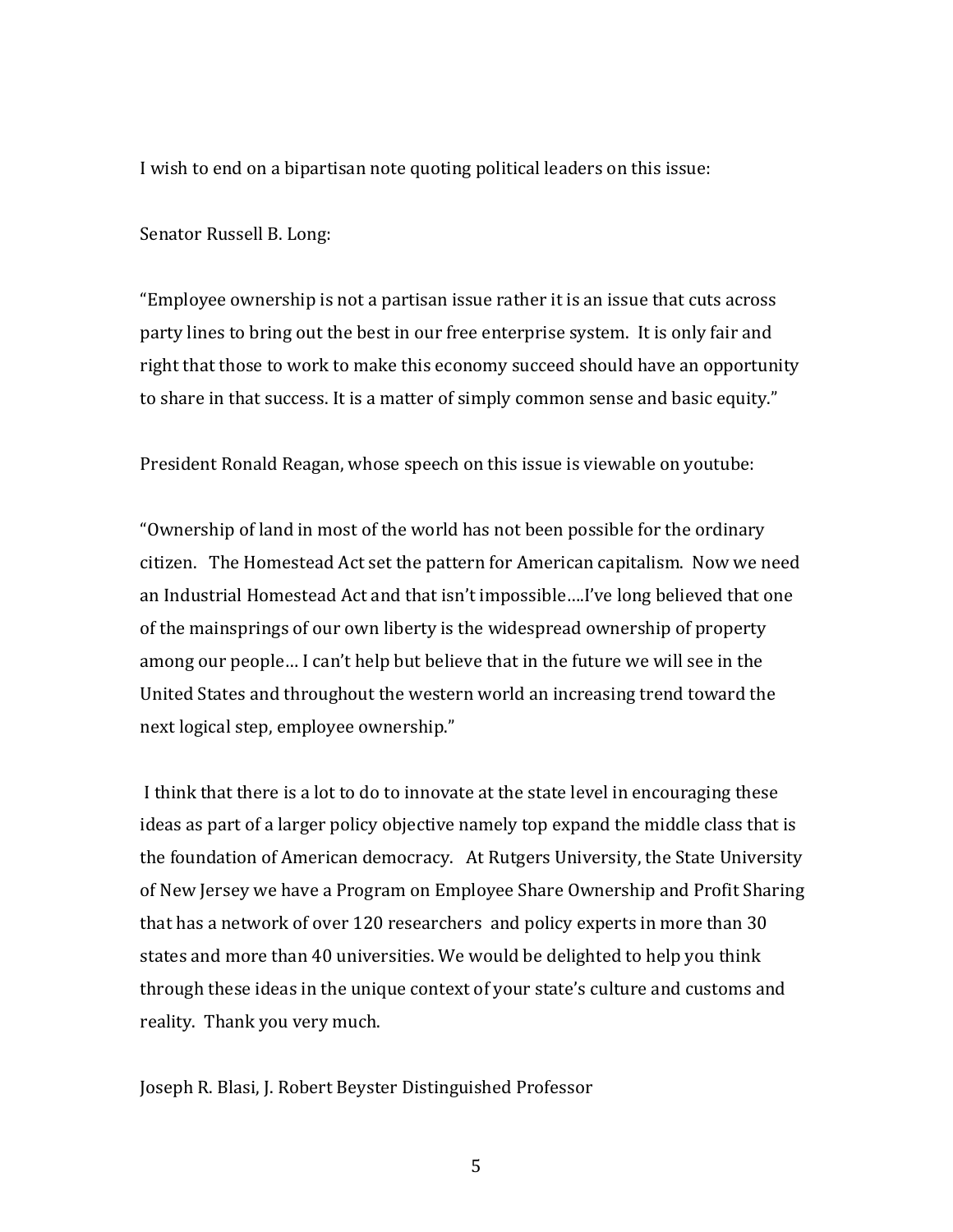Rutgers University School of Management and Labor Relations New Brunswick, New Jersey Email: blasi@smlr.rutgers.edu Phone: 609-240-4657 Web site: https://smlr.rutgers.edu/content/fellowships-professorships The Citizen's Share. New Haven: Yale University Press, 2017. Available on Amazon.com and other online booksellers.

# **APPENDIX: Some Statistics on Capital Shares**

# **National Overview (1)**

20% of adult employees have some employee share ownership 7% of adult employees have employee stock options 36% of adult employees have some employee profit sharing 25% of adult employees have some gain sharing

The median dollar value of employee ownership is \$10,000 in total assets and for profit and gain sharing,  $$2000-2500$  per year as the profit or gain share. The top quartile of employees in the U.S. have an average of \$174,574. in employee owned share wealth.

## **Employee Stock Ownership Plans (2)**

There are 6,359 ESOP companies with 10.5 million employees have \$1.3 trillion in employee ownership assets, or \$124,000 per employee.

There are 5,811 ESOP companies are closely-held corporations, are mostly majority of 100% employee owned, with 1.9 million employees, \$255. billion in employee ownership assets or \$134,000 per employee.

There are 548 companies with ESOPs are in stock market companies, mostly with employee ownership representing only 1-5% of the company's total stock, with about 9 million employees, \$1 trillion in employee ownership assets, or about \$124,000 per employee.

### **Resources**

Having a Stake: Evidence and Implications for Broad-Based Employee Ownership and *Profit Sharing.* Joseph Blasi, Douglas Kruse, and Richard Freeman. Available at: http://www.thirdway.org/report/having-a-stake-evidence-andimplications-for-broad-based-employee-stock-ownership-and-profit-sharing